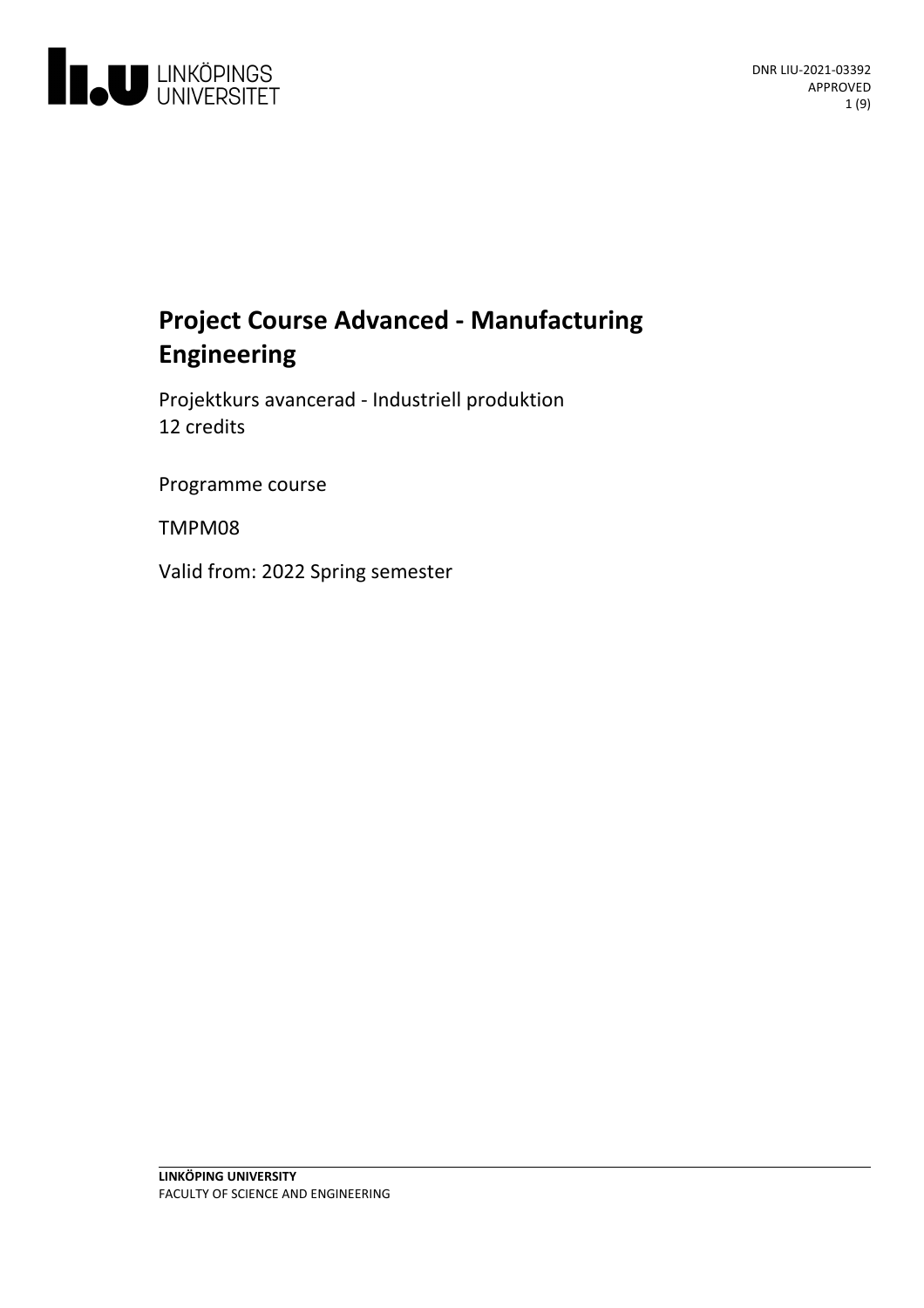| <b>Determined by</b>                                                    | <b>Main field of study</b>       |                                      |
|-------------------------------------------------------------------------|----------------------------------|--------------------------------------|
| <b>Board of Studies for Mechanical</b><br><b>Engineering and Design</b> | <b>Mechanical Engineering</b>    |                                      |
| Date determined                                                         | Course level                     | <b>Progressive</b><br>specialisation |
| 2021-09-01                                                              | Second cycle                     | A <sub>1</sub> X                     |
| <b>Revised by</b>                                                       | Disciplinary domain              |                                      |
|                                                                         | Technology                       |                                      |
| <b>Revision date</b>                                                    | Subject group                    |                                      |
|                                                                         | <b>Mechanical Engineering</b>    |                                      |
| <b>Offered first time</b>                                               | <b>Offered for the last time</b> |                                      |
| Autumn semester 2017                                                    |                                  |                                      |
| <b>Department</b>                                                       | <b>Replaced by</b>               |                                      |
| Institutionen för ekonomisk och<br>industriell utveckling               |                                  |                                      |

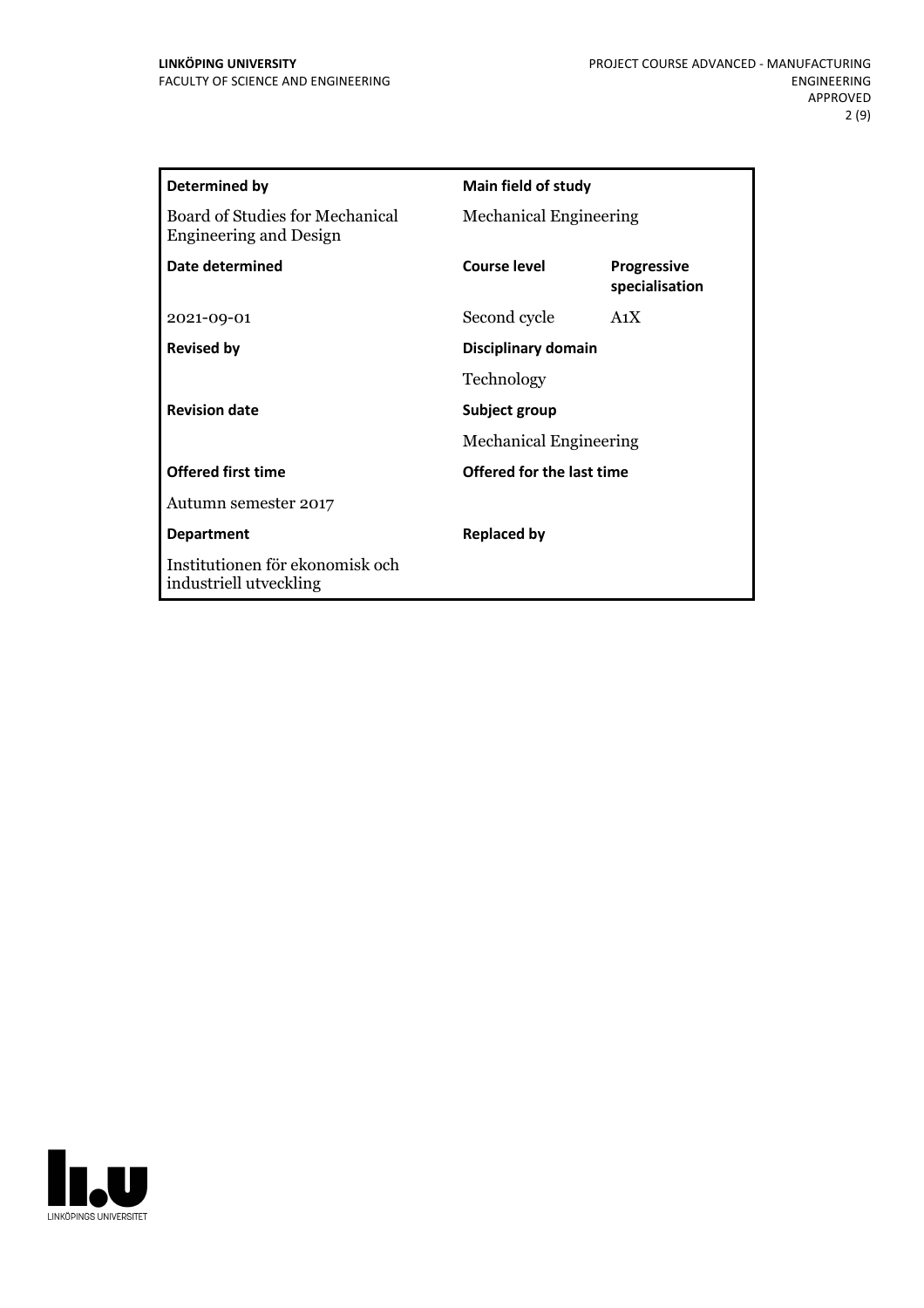# Course offered for

- Master of Science in Industrial Engineering and Management
- Master of Science in Mechanical Engineering
- Master of Science in Industrial Engineering and Management International
- Master's Programme in Mechanical Engineering

## Entry requirements

This course concludes a master profile for the I/Ii, M and MEC programs and it is required that the student has already passed the preparatory profile courses. Prior to the start of the course, the examiner/director of studies will verify that participating students have sufficient knowledge, see information under Prerequisites.

# Prerequisites

The project requires knowledge from the first three years in a Mechanical Engineering program.

# Intended learning outcomes

This course is aimed at applying skills from previous courses in manufacturing engineering in a manufacturing development project. After the course the student should

- be able to apply concept generation and concept selection in a realistic
- $\bullet$  be able apply modelling of manufacturing
- be able to do a project plan for a manufacturing project
- have experience from working in a team with manufacturing development project

## Course content

The course is based on projects that could be from industry or a relevant in-house project. The project contains concept generation and concept selection, modelling of manufacturing system and/or equipment in the different phases, project planning. To a varying degree, students will work with modelling, simulation and other analysis techniques. The course also contains some lectures on project specific technology.

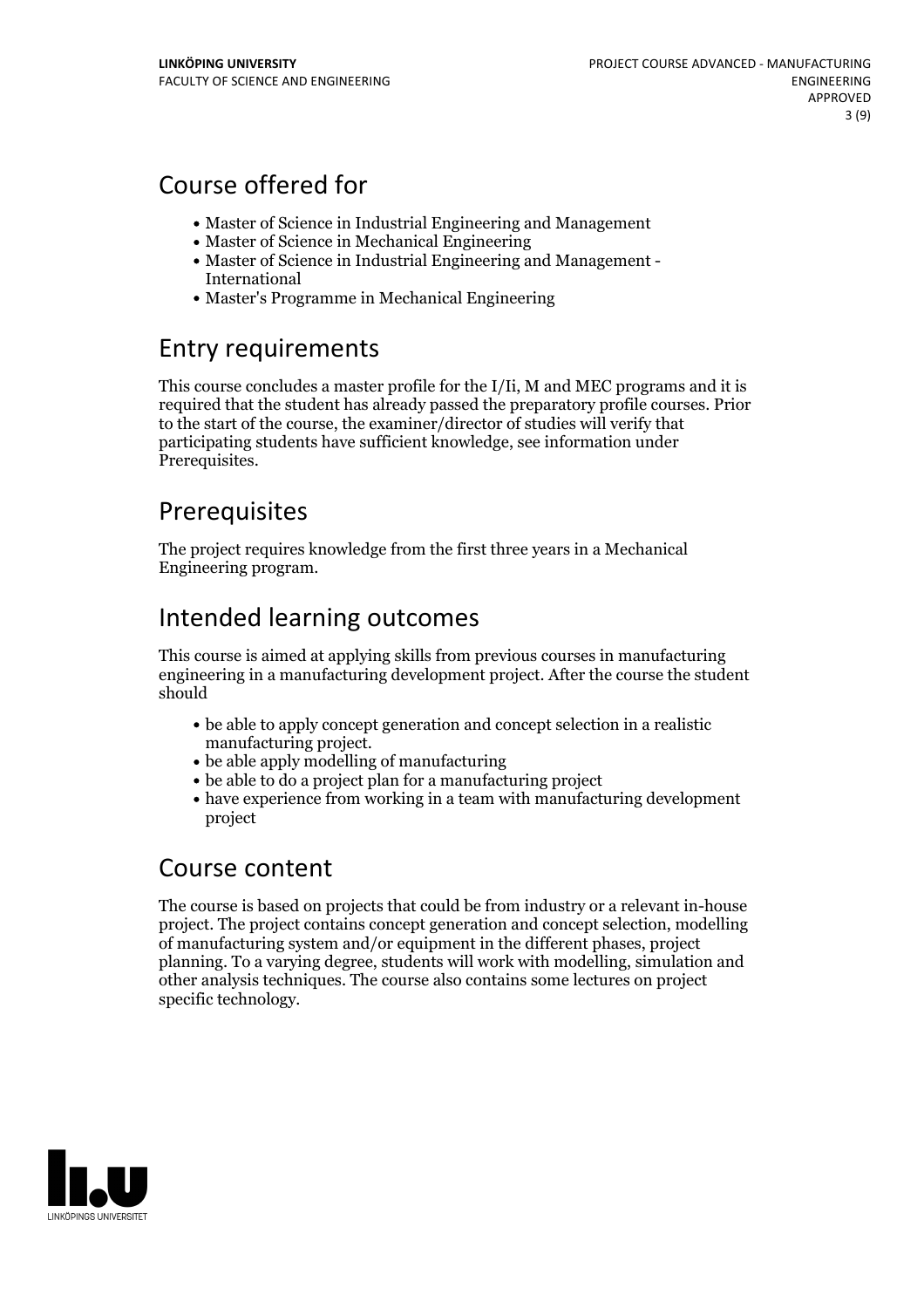## Teaching and working methods

The course is carried as a project with regular meetings. In addition there are lectures in project specific technology. The course runs over the entire autumn semester.

## Examination

PRA1 Project work 12 credits U, 3, 4, 5 A written report or scientific article and an oral presentation

## Grades

Four-grade scale, LiU, U, 3, 4, 5

# Other information

## **About teaching and examination language**

The teaching language is presented in the Overview tab for each course. The examination language relates to the teaching language as follows:

- If teaching language is "Swedish", the course as a whole could be given in Swedish, or partly in English. Examination language is Swedish, but parts
- of the examination can be in English. If teaching language is "English", the course as <sup>a</sup> whole is taught in English. Examination language is English. If teaching language is "Swedish/English", the course as <sup>a</sup> whole will be
- taught in English if students without prior knowledge of the Swedish language participate. Examination language is Swedish or English depending on teaching language.

### **Other**

The course is conducted in a manner where both men's and women's experience and knowledge are made visible and developed.

The planning and implementation of a course should correspond to the course syllabus. The course evaluation should therefore be conducted with the course syllabus as a starting point.

If special circumstances prevail, the vice-chancellor may in a special decision specify the preconditions for temporary deviations from this course syllabus, and delegate the right to take such decisions.

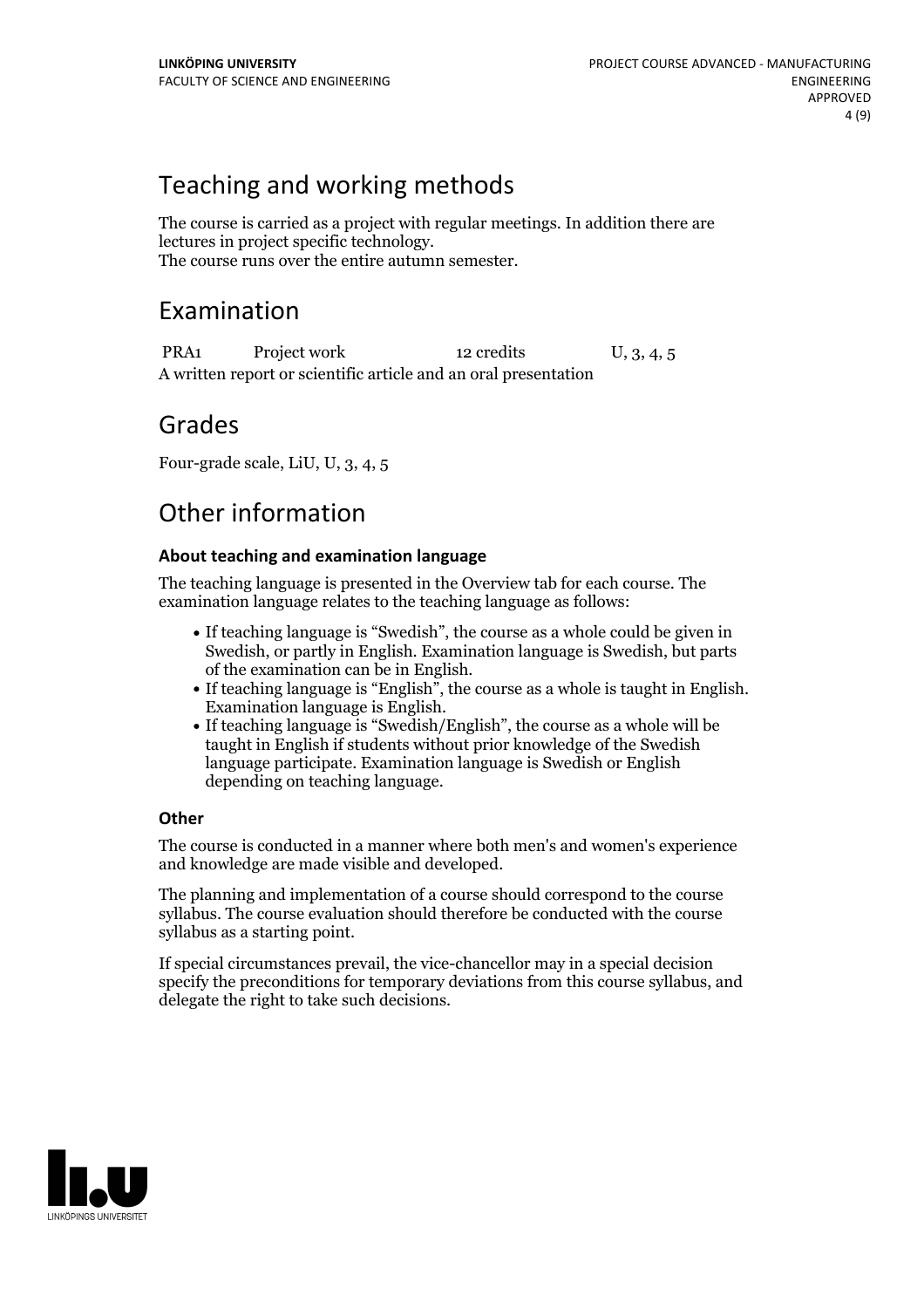# **Common rules**

### Course syllabus

A syllabus must be established for each course. The syllabus specifies the aim and contents of the course, and the prior knowledge that a student must have in order to be able to benefit from the course.

## Timetabling

Courses are timetabled after a decision has been made for this course concerning its assignment to a timetable module.

## Interruption in and deregistration from a course

The LiU decision, Guidelines concerning confirmation of participation in education (Dnr LiU-2020-02256), states that interruptions in study are to be recorded in Ladok. Thus, all students who do not participate in a course for which they have registered must record the interruption, such that the registration on the course can be removed. Deregistration from or interrupting a course is carried out using <sup>a</sup> web-based form: https://www.lith.liu.se/for- [studenter/kurskomplettering?l=en.](https://www.lith.liu.se/for-studenter/kurskomplettering?l=en)

## Cancelled coursesand changes to the course syllabus

Courses with few participants (fewer than 10) may be cancelled or organised in a manner that differs from that stated in the course syllabus. The Dean is to deliberate and decide whether a course is to be cancelled or changed from the course syllabus.

## Guidelines relating to examinations and examiners

For details, see Guidelines for education and examination for first-cycle and second-cycle education at Linköping University, Dnr LiU-2020-04501 [\(http://styrdokument.liu.se/Regelsamling/VisaBeslut/917592\)](http://styrdokument.liu.se/Regelsamling/VisaBeslut/917592).

An examiner must be employed as a teacher at LiU according to the LiU Regulations for Appointments, Dnr LiU-2021-01204 [\(https://styrdokument.liu.se/Regelsamling/VisaBeslut/622784](https://styrdokument.liu.se/Regelsamling/VisaBeslut/622784)). For courses in second-cycle, the following teachers can be appointed as examiner: Professor (including Adjunct and Visiting Professor), Associate Professor (including Adjunct), Senior Lecturer (including Adjunct and Visiting Senior Lecturer), Research Fellow, or Postdoc. For courses in first-cycle, Assistant Lecturer (including Adjunct and Visiting Assistant Lecturer) can also be appointed as examiner in addition to those listed for second-cycle courses. In exceptional cases, a Part-time Lecturer can also be appointed as an examiner at both first- and second cycle, see Delegation of authority for the Board of Faculty of Science and Engineering.

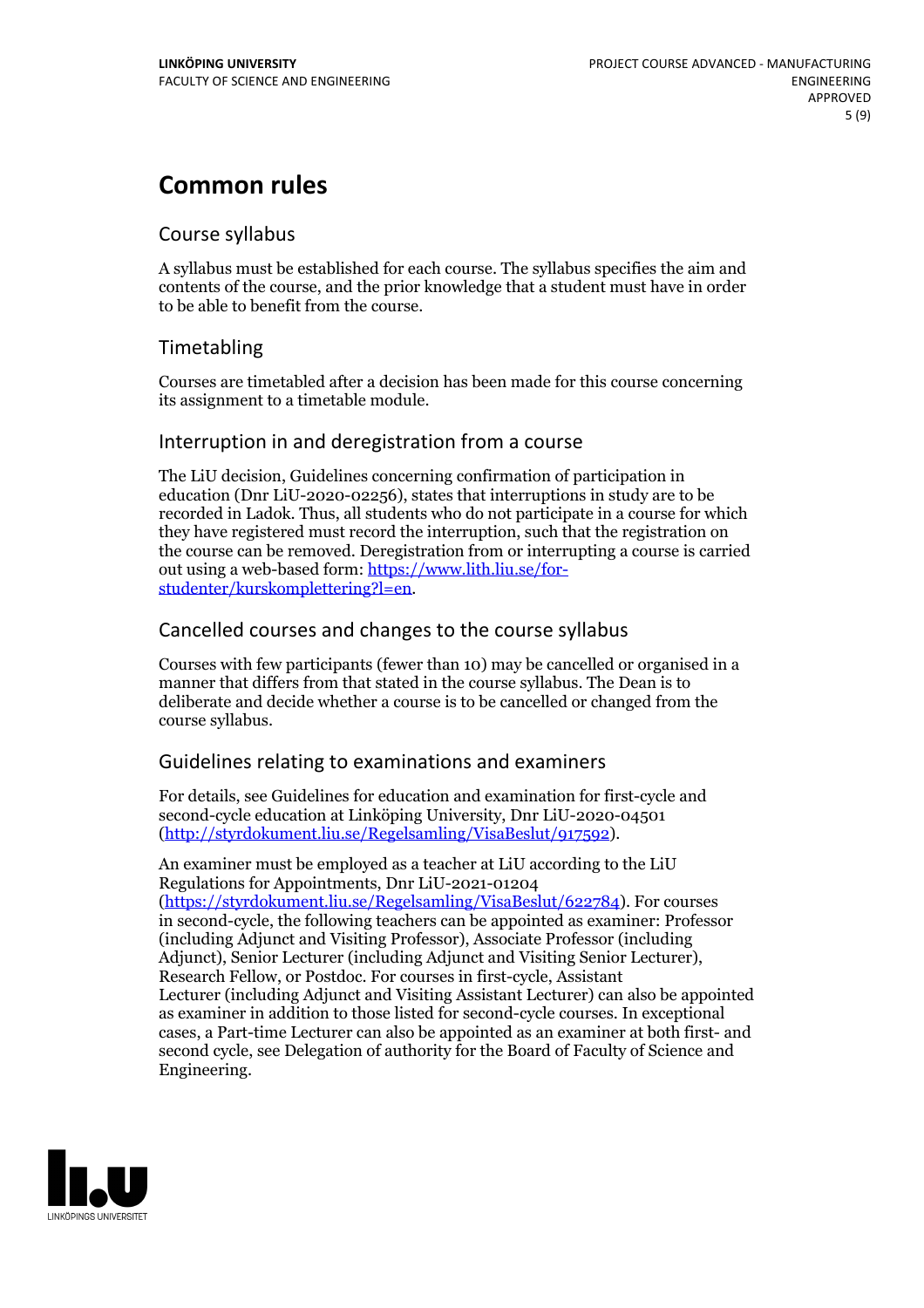## Forms of examination

#### **Principles for examination**

Written and oral examinations and digital and computer-based examinations are held at least three times a year: once immediately after the end of the course, once in August, and once (usually) in one of the re-examination periods. Examinations held at other times are to follow a decision of the faculty programme board.

Principles for examination scheduling for courses that follow the study periods:

- courses given in VT1 are examined for the first time in March, with re-examination in June and August
- courses given in VT2 are examined for the first time in May, with re-examination in August and October
- courses given in HT1 are examined for the first time in October, with re-examination in January and August
- courses given in HT2 are examined for the first time in January, with re-examination in March and in August.

The examination schedule is based on the structure of timetable modules, but there may be deviations from this, mainly in the case of courses that are studied and examined for several programmes and in lower grades (i.e. 1 and 2).

Examinations for courses that the faculty programme board has decided are to be held in alternate years are held three times during the school year in which the course is given according to the principles stated above.

Examinations for courses that are cancelled orrescheduled such that they are not given in one or several years are held three times during the year that immediately follows the course, with examination scheduling that corresponds to the scheduling that was in force before the course was cancelled or rescheduled.

When a course, or a written examination (TEN, DIT, DAT), is given for the last time, the regular examination and two re-examinations will be offered. Thereafter, examinations are phased out by offering three examinations during the following academic year at the same times as the examinations in any substitute course. If there is no substitute course, three examinations will be offered during re- examination periods during the following academic year. Other examination times are decided by the faculty programme board. In all cases above, the examination is also offered one more time during the academic year after the following, unless the faculty programme board decides otherwise. In total, 6 re-examinations are offered, of which 2 are regular re-examinations. In the examination registration system, the examinations given for the penultimate time and the last time are denoted.

If a course is given during several periods of the year (for programmes, or on different occasions for different programmes) the faculty programme board or boards determine together the scheduling and frequency of re-examination occasions.

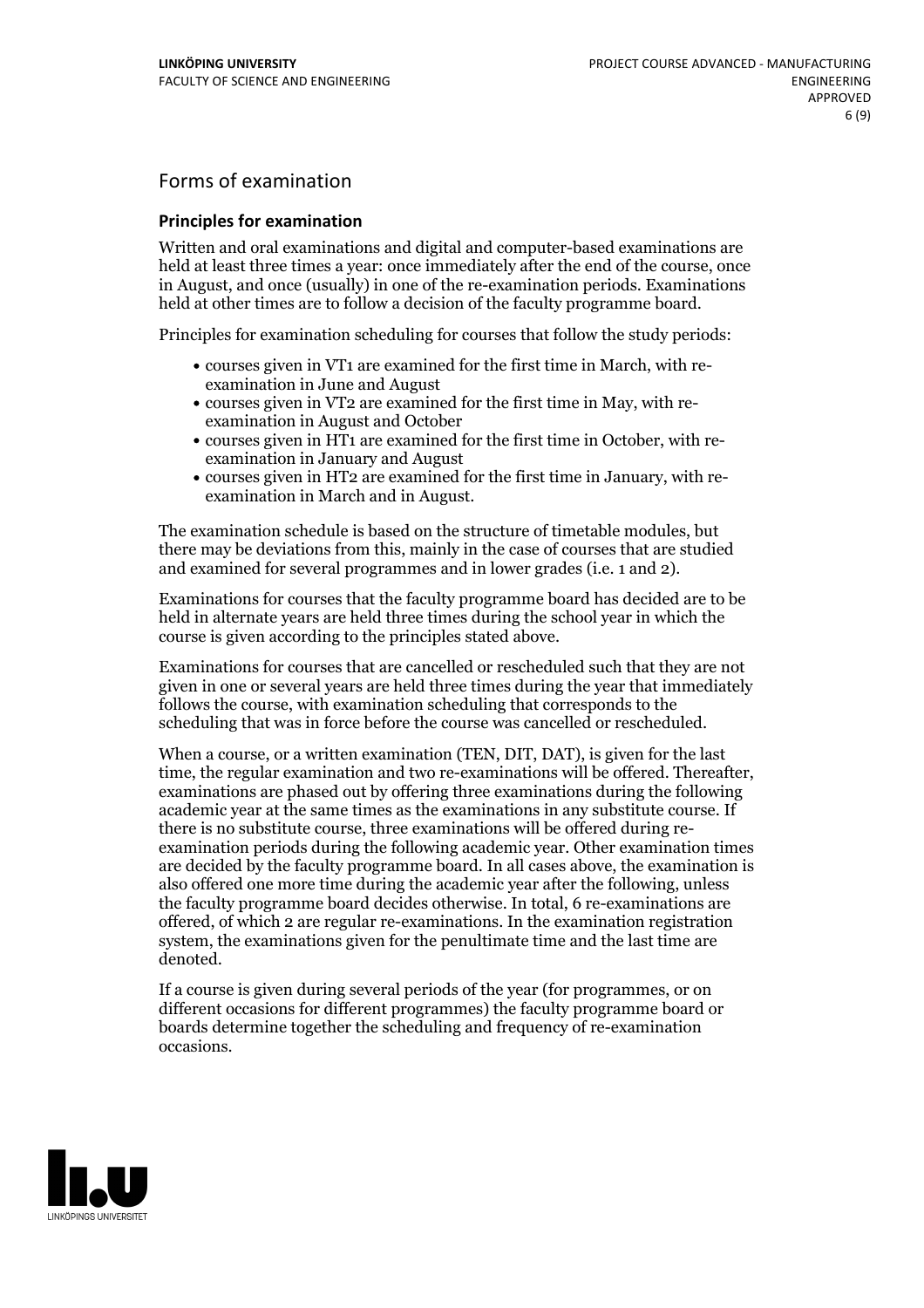### **Retakes of other forms of examination**

Regulations concerning retakes of other forms of examination than written examinations and digital and computer-based examinations are given in the LiU guidelines for examinations and examiners, [http://styrdokument.liu.se/Regelsamling/VisaBeslut/917592.](http://styrdokument.liu.se/Regelsamling/VisaBeslut/917592)

#### **Course closure**

For Decision on Routines for Administration of the Discontinuation of Educational Programs, Freestanding Courses and Courses in Programs, see DNR LiU-2021-04782. After a decision on closure and after the end of the discontinuation period, the students are referred to a replacement course (or similar) according to information in the course syllabus or programme syllabus. If a student has passed some part/parts of a closed program course but not all, and there is an at least partially replacing course, an assessment of crediting can be made. Any crediting of course components is made by the examiner.

#### **Registration for examination**

In order to take an written, digital or computer-based examination, registration in advance is mandatory, see decision in the university's rule book [https://styrdokument.liu.se/Regelsamling/VisaBeslut/622682.](https://styrdokument.liu.se/Regelsamling/VisaBeslut/622682) An unregistered student can thus not be offered a place. The registration is done at the Student Portal or in the LiU-app during the registration period. The registration period opens 30 days before the date of the examination and closes 10 days before the date of the examination. Candidates are informed of the location of the examination by email, four days in advance.

### **Code of conduct for students during examinations**

Details are given in a decision in the university's rule book: <http://styrdokument.liu.se/Regelsamling/VisaBeslut/622682>.

#### **Retakes for higher grade**

Students at the Institute of Technology at LiU have the right to retake written examinations and digital and computer-based examinations in an attempt to achieve a higher grade. This is valid for all examination components with code "TEN", "DIT" and "DAT". The same right may not be exercised for other examination components, unless otherwise specified in the course syllabus.

A retake is not possible on courses that are included in an issued degree diploma.

#### **Grades**

The grades that are preferably to be used are Fail (U), Pass (3), Pass not without distinction  $(4)$  and Pass with distinction  $(5)$ .

- Grades U, 3, 4, 5 are to be awarded for courses that have written or digital examinations.<br>• Grades Fail (U) and Pass (G) may be awarded for courses with a large
- degree of practical components such as laboratory work, project work and

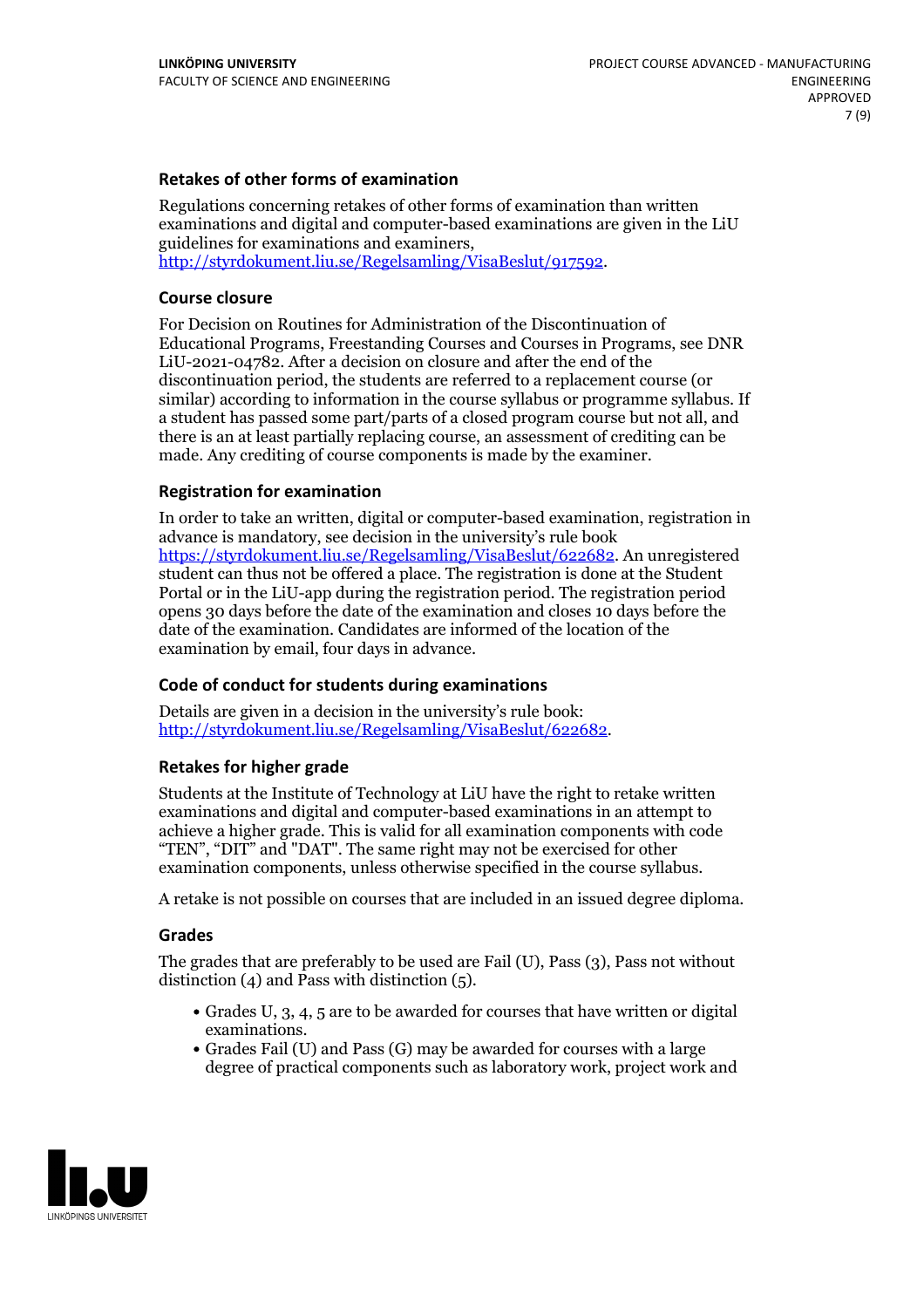group work.<br>• Grades Fail (U) and Pass (G) are to be used for degree projects and other independent work.

#### **Examination components**

The following examination components and associated module codes are used at the Faculty of Science and Engineering:

- Grades U, 3, 4, 5 are to be awarded for written examinations (TEN) and
- digital examinations (DIT).<br>• Examination components for which the grades Fail (U) and Pass (G) may be awarded are laboratory work (LAB), project work (PRA), preparatory written examination (KTR), digital preparatory written examination (DIK), oral examination (MUN), computer-based examination (DAT), home
- assignment (HEM), and assignment (UPG).<br>• Students receive grades either Fail (U) or Pass (G) for other examination components in which the examination criteria are satisfied principally through active attendance such as tutorial group (BAS) or examination item (MOM).<br>• Grades Fail (U) and Pass (G) are to be used for the examination
- components Opposition (OPPO) and Attendance at thesis presentation (AUSK) (i.e. part of the degree project).

In general, the following applies:

- 
- Mandatory course components must be scored and given <sup>a</sup> module code. Examination components that are not scored, cannot be mandatory. Hence, it is voluntary to participate in these examinations, and the voluntariness must be clearly stated. Additionally, if there are any associated conditions to
- the examination component, these must be clearly stated as well.<br>• For courses with more than one examination component with grades U,3,4,5, it shall be clearly stated how the final grade is weighted.

For mandatory components, the following applies (in accordance with the LiU Guidelines for education and examination for first-cycle and second-cycle education at Linköping University,<br>[http://styrdokument.liu.se/Regelsamling/VisaBeslut/917592\)](http://styrdokument.liu.se/Regelsamling/VisaBeslut/917592):

If special circumstances prevail, and if it is possible with consideration of the nature of the compulsory component, the examiner may decide to replace the compulsory component with another equivalent component.

For possibilities to alternative forms of examinations, the following applies (in accordance with the LiU Guidelines for education and examination for first-cycle [http://styrdokument.liu.se/Regelsamling/VisaBeslut/917592\)](http://styrdokument.liu.se/Regelsamling/VisaBeslut/917592):

If the LiU coordinator for students with disabilities has granted a student the right to an adapted examination for a written examination in an examination hall, the student has the right to it.